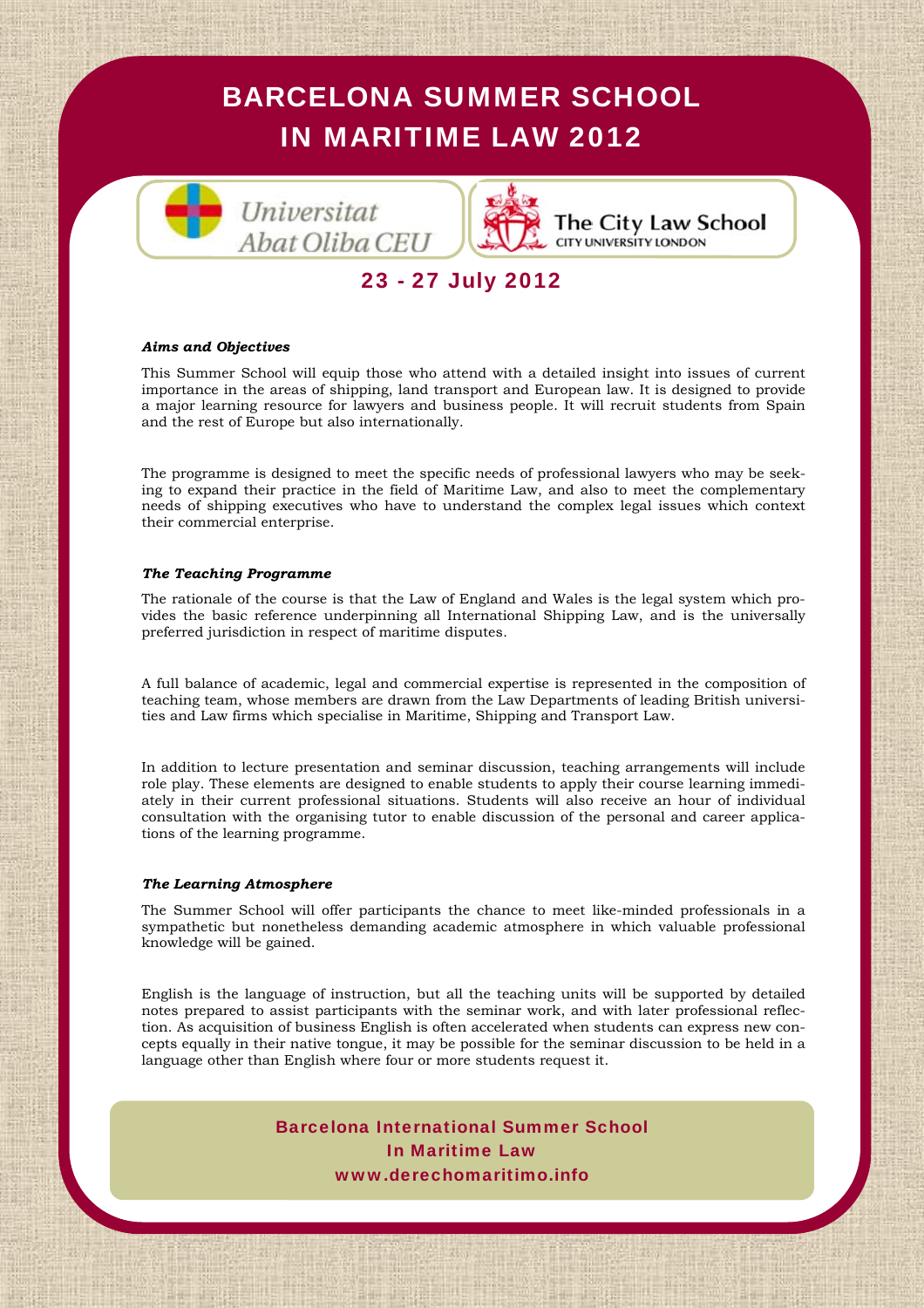Universitat Abat Oliba CEU



The City Law School **CITY UNIVERSITY LONDON** 

# 23 - 27 July 2012

### **Social Programme**

Barcelona is justifiably famous as a beautiful and lively city. For many people travelling in Europe it is at the top of their "must visit" list! A social element is included in the programme in order to promote the learning objectives of the Summer School, and to take advantage of the stimulating, cultural and social opportunities of Barcelona's historical city centre and the outstanding beauty of places nearby.

## **TIMETABLE**

| lTime       | <b>Monday</b>                        | <b>Tuesday</b>                              | Wednesday                                                 | <b>Thursday</b>                      | <b>Friday</b>                                |
|-------------|--------------------------------------|---------------------------------------------|-----------------------------------------------------------|--------------------------------------|----------------------------------------------|
| 10:00       | Arrival and<br><b>Registration</b>   | Salvage & LOF                               | <b>Marine Insurance</b><br>and P&I                        | <b>Maritime</b><br><b>Economics</b>  | <b>London Maritime</b><br><b>Arbitration</b> |
| 11:45       | <b>Coffee Break</b>                  | <b>Coffee Break</b>                         | <b>Coffee Break</b>                                       | <b>Coffee Break</b>                  | Coffee Break                                 |
| 12:00       | Introduction to<br><b>Common Law</b> | <b>Ship Arrest in</b><br>practice           | <b>Bills of Lading</b><br>and Hague-Visby<br><b>Rules</b> | <b>Maritime</b><br><b>Economics</b>  | <b>Oil Polution &amp;</b><br><b>MARPOL</b>   |
| 14:00       | Lunch                                | Lunch                                       | Lunch                                                     | Lunch                                | Lunch                                        |
| 16:00       | <b>Admiralty Law:</b><br>the theory  | <b>Admiralty Law:</b><br>practical scenario | <b>The Rotterdam</b><br><b>Rules</b>                      | <b>Shipbuilding</b><br>contracts     | Laytime and De-<br>murrage                   |
| 17:45       | <b>Coffee Break</b>                  | <b>Social event</b>                         | <b>Coffee Break</b>                                       | <b>Coffee Break</b>                  | <b>Closing Ceremony</b>                      |
| 18:00-19:45 | Ship Arrest: the<br>theory           | <b>Social event</b>                         | <b>Charter Parties in</b><br>practice                     | <b>The Cruise</b><br><b>Industry</b> |                                              |
|             |                                      |                                             |                                                           |                                      |                                              |

## *The Summer School Team*

## **DIRECTOR Anthony Rogers**

cada año reconociendo a los 50 Is a former Legal Advisor to several prominent Ship-Broking and Ship-owning companies in the don, where he teaches Maritime Law, and Trade and Commercial Law. He is an Approved International Legal Consultant for the United States International Aid Agency. His special academic interests include Admiralty Practice, and the Law Relating to the Carriage of Goods by Sea. He is a member of the Editorial board of the *Baltic Maritime Law Quarterly*. United Kingdom. He is currently Senior Lecturer, the City Law School, The City University, Lon-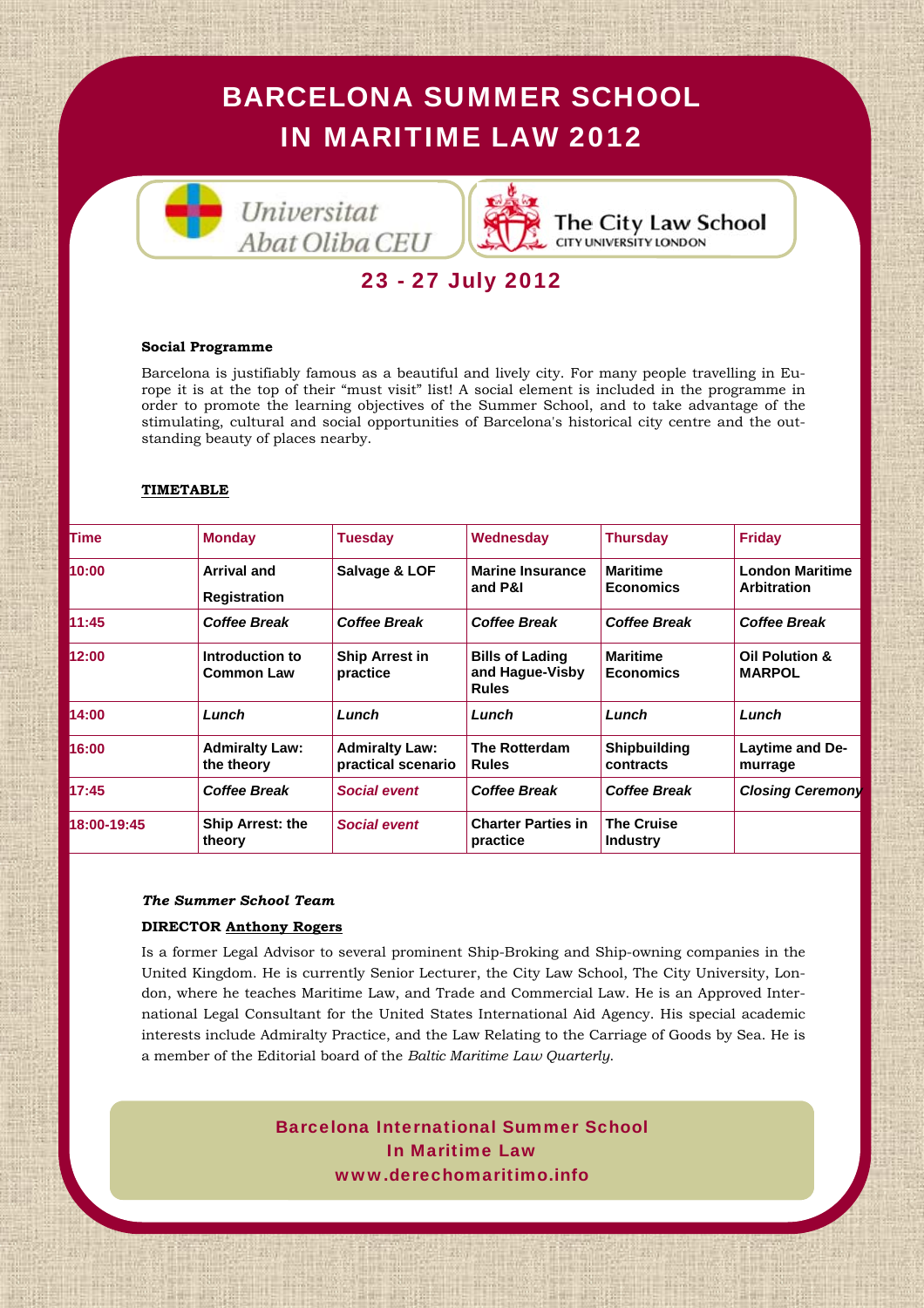



The City Law School **CITY UNIVERSITY LONDON** 

## 23 - 27 July 2012

#### **DEPUTY DIRECTOR Miquel Roca**

Is qualified to practice Law in both Spain and England and Wales. After several years practicing as a Solicitor in England, he is now based in Spain, where he is the managing partner of Blas de Lezo Abogados, recognized as the "*Spanish Shipping and Maritime Law Firm of the year*". He is member of the Managing Board of the Spanish Maritime Law Association and publishes regularly in specialized newspapers. He is also the co-author the book "*El Arbitraje Maritimo en Londres*" (London Maritime Arbitration), the first book on the subject ever written in Spanish. He lectures at the Abat Oliba Barcelona University and has been included in the prestigious list of "*The best 50 lawyers in Spain*".

#### **Professor Christopher Ryan**

Is a Barrister and Solicitor (NZ), and Professor of Law at The City Law School of London. Before joining City University in 1989, Christopher Ryan taught at Victoria University, Wellington, New Zealand and at the University of Liverpool. His main interests include the oil polution of ships and the MARPOL regulation. He is the author of Company Directors' Liabilities, Rights and Duties and co-author of The Law and Practice of Shareholders' Agreements with Katherine Reece Thomas, Mayson, Ryan and French on Company Law, An Introduction to Criminal Law with G P Scanlan, and A Guide to the Financial Services Act 1986 with Wedgwood, Pell & Leigh.

#### **Professor David Glass**

Is Law Lecturer at Cardiff University where he teaches International Trade and Finance. He has published widely on these topics and is the coauthor of an 'Introduction to the Law of Carriage of Goods' [Sweet & Maxwell]. He has recently published 'Freight Forwarding' [LLP]. He is a member of the editorial board of the Baltic Maritime Law Quarterly.

### **Dr. A. J. Corres**

<mark>Dr. A. J. Corres</mark><br>Dr. Corres is the chairman of the Hellenic Association of Maritime Economists, member of the<br>Board of the Hellenic Short Sea Association, and International Shipping Policy Professor at the Board of the Hellenic Short Sea Association, and International Shipping Policy Professor at the *Lawyers in Spain*" que *The Cor-*School, sharing its expertise in the field gained with its professional relationship with the Union of Mediterranean Shipowners, Intertanko, the International Union of Maritime Underwriters, the Union of Greek Shipowners and the International Chamber of Shipping. Aegean University. Dr. Corres will take care of the maritime economics sessions in the Summer

#### **Invited Lecturers:**

Mr. Paco Castanyer, Director of Autochartergin S.A., leading Spanish Shipbroker especialidad de Derecho Maríti-

**Mr. Javier Feal**, Inhouse lawyer at Navantia S.A.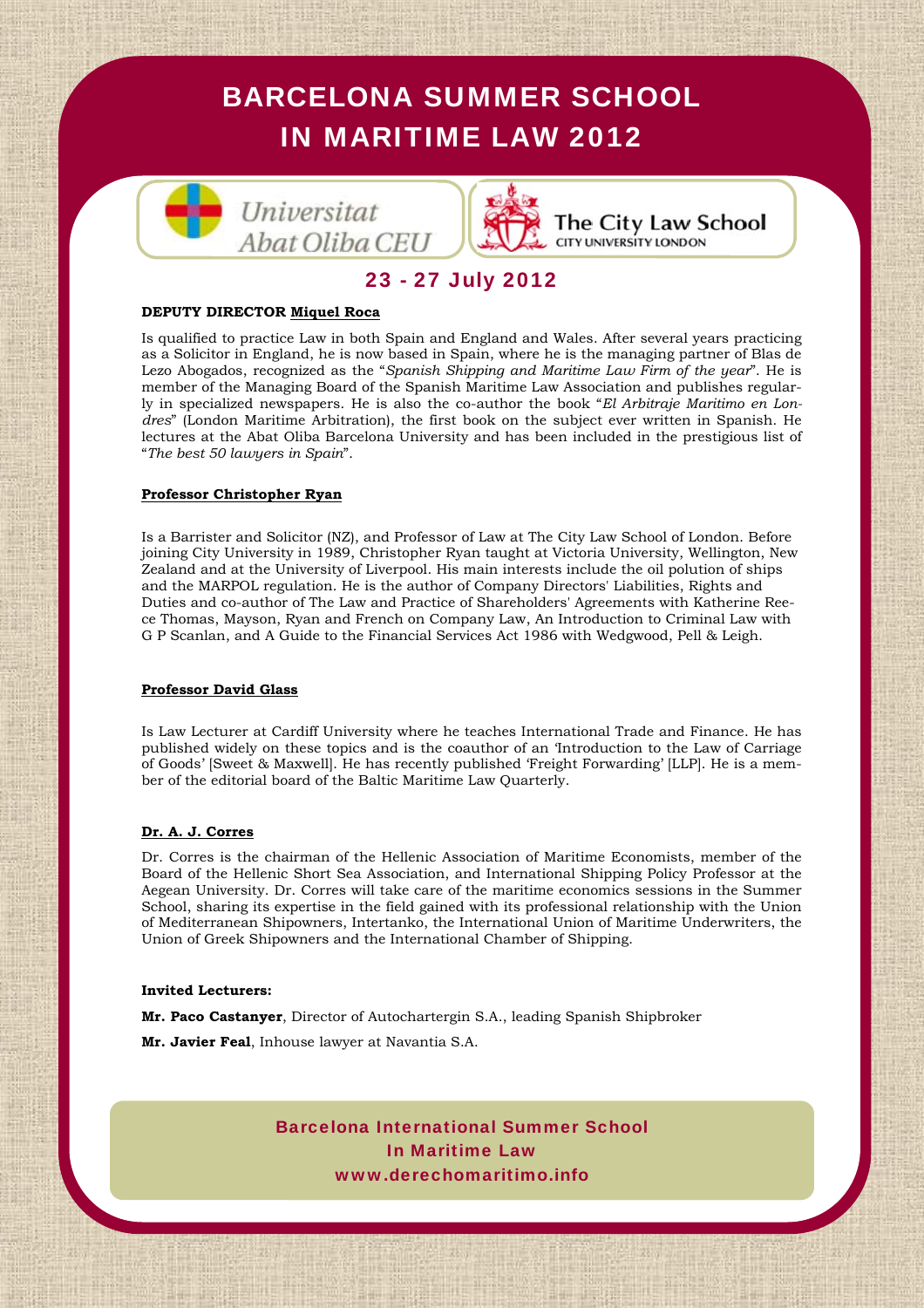

The City Law School **CITY UNIVERSITY LONDON** 

# 23 - 27 July 2012

# **The Course Units**

## **Unit 1: The Common Law of England and Wales**

An introduction to the Common Law, and particularly to the doctrine of precedent, which is found in the legal systems of (among others), England and Wales, the USA, Canada, Australia, and much of Africa and Asia. We will also look at some issues of Tort and Contract Law.

## **Unit 2: Admiralty Law and Practice**

We will look at some of the core areas of Maritime Law. There will be a focus upon Admiralty practice, which will include an examination of ship arrest, (including sister ship arrest) and maritime liens. This unit will also develop an understanding of salvage issues.

### **Unit 3: Freight Forwarding, Logistics and Multimodal Transport**

This unit will provide an introduction to the legal issues concerning freight forwarding and logistics operations with particular reference to their legal classification. The types of multimodal transport and the problems that arise in the development of a suitable international liability regime will be examined. International and national efforts to produce a regime and commercial responses will also be discussed as will the possible impact of the work on reforming the law of carriage by sea currently being undertaken by UNCITRAL.

### **Unit 4: Carriage of Goods by Sea & Cargo Claims**

*M*<sup>*M*</sup> *M*<sup>*M*</sup> *M*<sup>*M*</sup> *M*<sup>*M*</sup> *M*<sup>*M*</sup> *M*<sup>*M*</sup> *M*<sup>*M*</sup> *M*<sup>*M*</sup> *M*<sup>*M*</sup> *M*<sup>*M*</sup> *M*<sup>*M*</sup> *M*<sup>*M*</sup> *M*<sup>*M*</sup> *M*<sup>*M*</sup> *M*<sup>*M*</sup> *M*<sup>*M*</sup> *M*<sup>*M*</sup> *M*<sup>*M*</sup> *M*<sup>*M*</sup> *M*<sup>*M*</sup> *M*<sup>*M*</sup> *M*<sup>*M*</sup> *M*<sup>*M*</sup> *M*<sup>*M*</sup> *M*<sup>*M</sup>* This unit will examine issues surrounding contracts of affreightment, principally time and voyage charterparties and bills of lading. This will include current developments in the Hague/ Visbey rules and the recent Rotterdam Rules.

### **Unit 5: Maritime Economics**

This part of the Summer School will give consideration to Maritime Economics and all the differ*porate International* publica ent markets that form the economic organisation of the Shipping Industry.

### **Unit 6: The International Law of the Sea**

This unit will provide delegates with an opportunity to discuss the issues of oil pollution from ships and, more generally, the shipowner's ability to limit liability. The module will examine the international conventions that regulate these matters. This is an area of great practical im-<br>portance to shipowners and charters alike portance to shipowners and charters alike.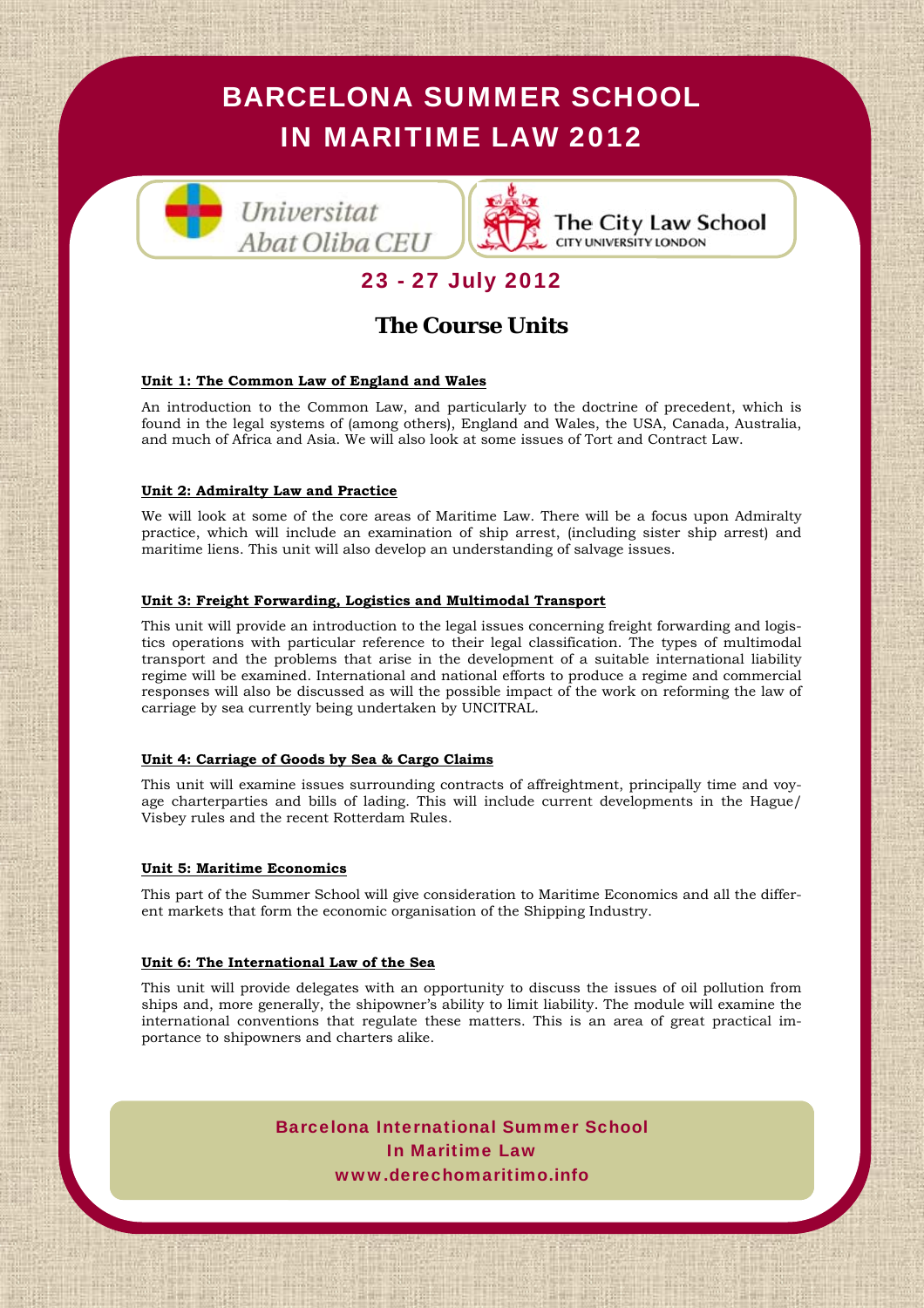

# 23 - 27 July 2012

#### **Unit 7: Marine Insurance**

We will examine how the insurnace market operates in the industry and which is the current status of the law regarding shipping risk cover and that related to Protection and Indemnity Clubs.

#### **Unit 8: London Maritime Arbitration**

Most maritime disputes are dealt with in London, under English law, and by use of Arbitration. It is a must unit for all those involved in the shipping disputes resolution. We will look at general arbitration concepts and focus on maritime arbitration and the Rules of the London Maritime Arbitrators Association, and other institutional arbitration rules, such as the LCIA or the ICC.

#### **Unit 9: Shipbuilding Contracts**

This year the largest shipbuilding company in Spain, Navantia, will join the us at the Summer School to tell us all about the practical aspects of shipbuilding contracts. Mr. Javier Feal is the inhouse lawyer of the shipyard and will share with us a fantastic practical session on the subject.

## **Student Learning outcomes**

By the conclusion of the Summer School delegates will:

- *A* and potentially lucrative are<br>
demonstrations.<br> **Maturity** 1. Have gained practical knowledge of several expanding and potentially lucrative areas of Maritime and Commercial Law.
- Socio Director, ha 2. Be able to identify complex legal issues that arise in commercial situations.
- 3. Be able to analyse these problems, and provide suitable solutions.

*Lawyers in Spain*" que *The Cor-*4. Have gained confidence in arguing their cases and in defending the positions that they have taken.

5. Be able to research the answers to legal problems that they will face in the future.